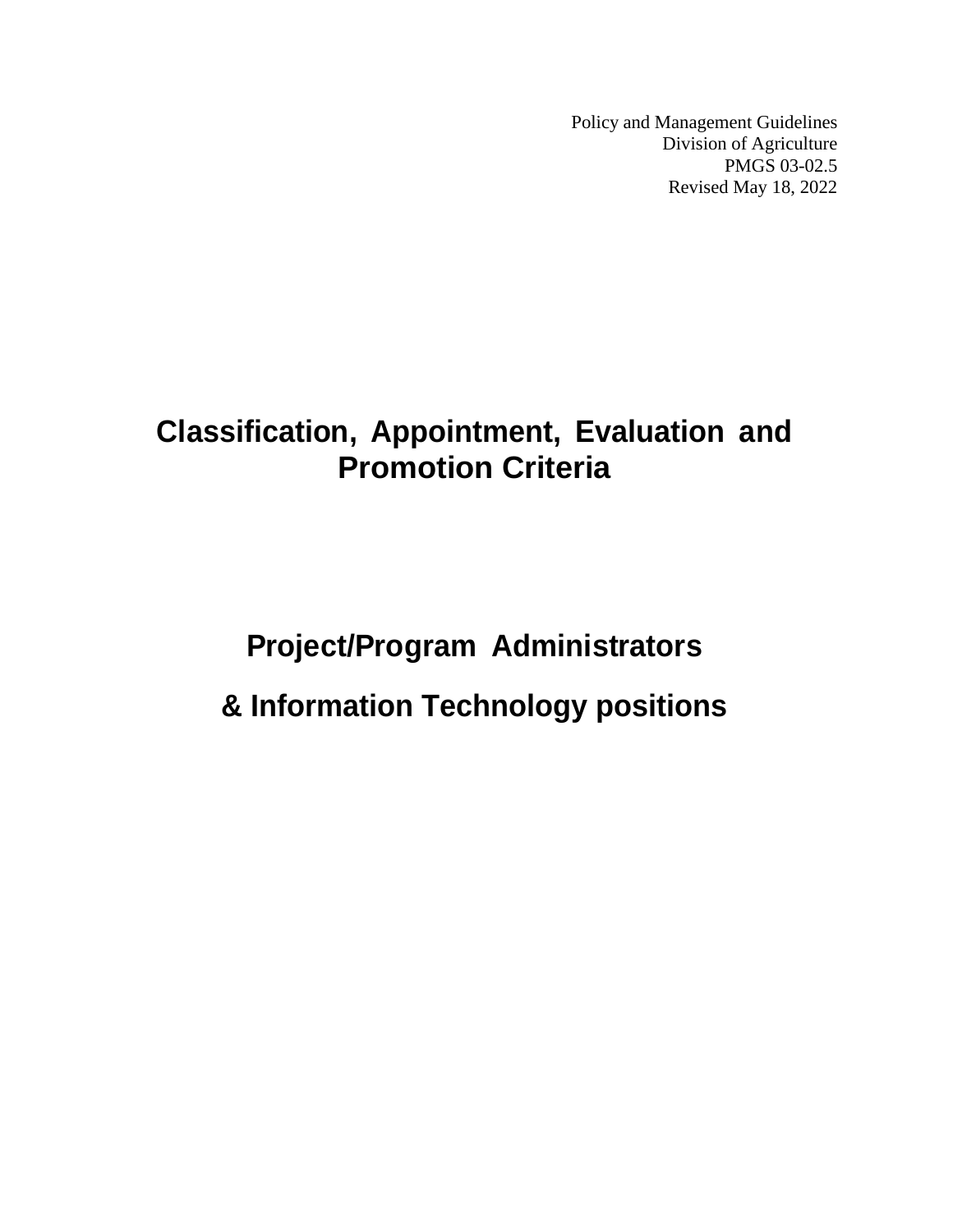# **Table of Contents**

| Project/Program Specialist                | 3         |
|-------------------------------------------|-----------|
| Project/Program Manager                   | 3         |
| Project/Program Director                  | 4         |
| Senior Project/Program Director           | 4         |
| <b>Executive Project/Program Director</b> | 5         |
| <b>Computer Lab Technician</b>            | 5         |
| <b>Network Analyst</b>                    | 6         |
| <b>Computer Operator</b>                  | 6         |
| <b>Computer Support Technician</b>        | 6         |
| <b>Computer Support Analyst</b>           |           |
| <b>Website Developer</b>                  |           |
| <b>Computer Support Specialist</b>        |           |
| <b>Computer Support Coordinator</b>       | 8         |
| <b>Systems Analyst</b>                    | 8         |
|                                           | 9         |
|                                           | <b>11</b> |
|                                           | 13        |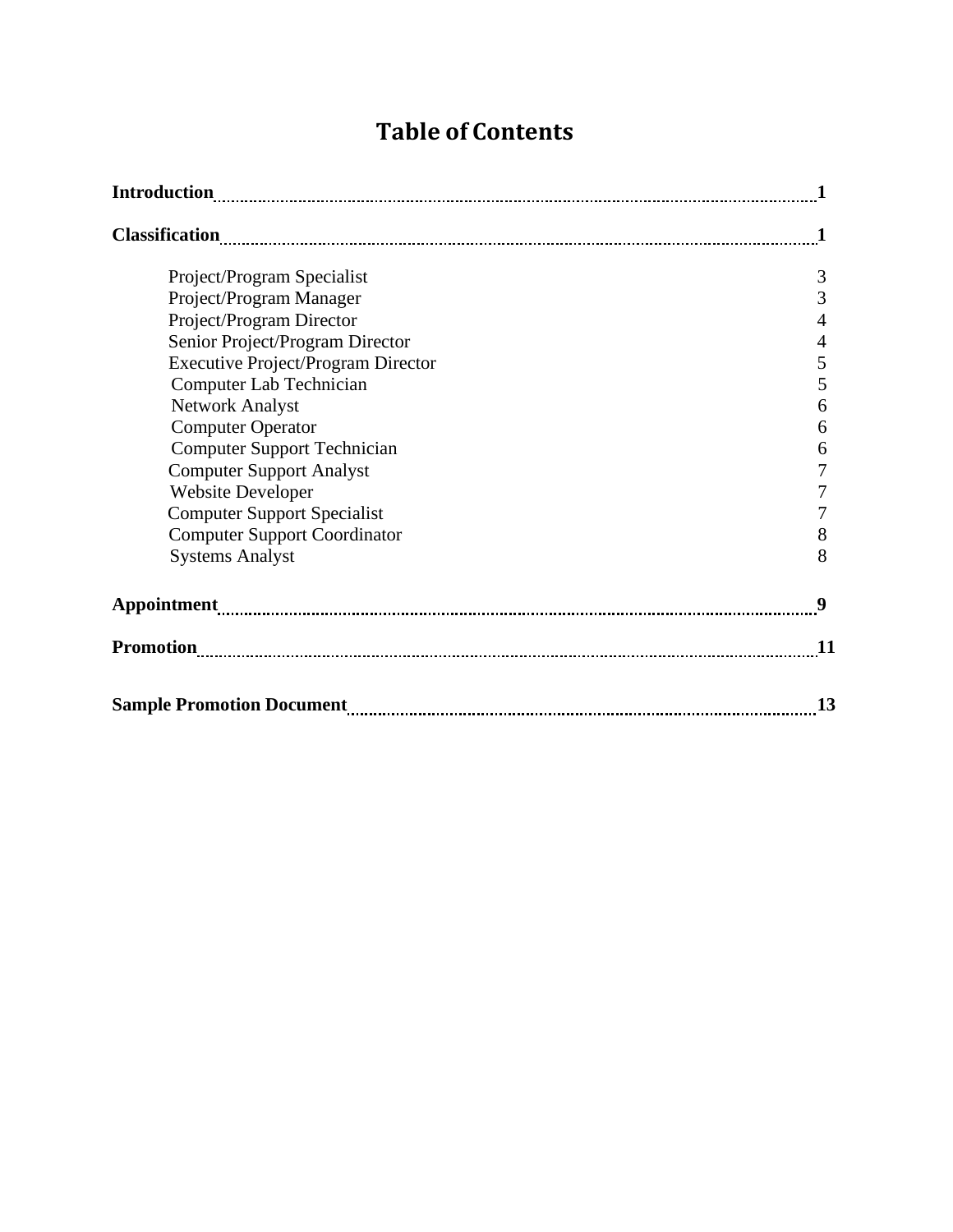# **Introduction**

This policy describes the nature of appointments and opportunities for Project/Program Administrators & Information Technology positions within the Division of Agriculture. This policy provides guidelines and procedures for: 1) classification; 2) appointment; 3) evaluation; and 4) promotion. Program Technicians, Program Associates and Post Doctoral Fellows are not included in this policy.

# **Classification**

# **Project/Program Administrator Classifications**

Categories for project/program administrators are Specialist, Manager, Director, Senior Director & Executive. The responsibilities and expectations for each track are to be viewed as distinct and separate.

# **Project/Program Specialist**

Under direction, the Project/Program Specialist is responsible for providing operational support in a functional area by gathering, analyzing, and preparing data; creating related reports and documentation; and providing technical assistance related to the operational function to management and internal clients. May supervise a small group of employees. This position requires a Bachelor's degree in a relevant discipline. With approval of the appropriate Sr. Associate Vice President, a combination of six years of education and/or directly related experience may be substituted for the Bachelor's degree for those with job duties that include the supervision of two or more appointed, regular employees. Persons appointed to this title are eligible for promotion. \*This is a promotion track position with levels I, II and III.

### **Project/Program Specialist I**

Persons are generally appointed to this rank.

### **Project/Program Specialist II**

Persons promoted (or appointed) to this rank will have established themselves in an appropriate field and have demonstrated a sustained record of professional excellence.

### **Project/Program Specialist III**

Persons promoted (or appointed) to this rank will be mature in their profession and will have a long-term record of professional excellence, exhibiting a high level of achievement.

# **Project/Program Manager**

The Project/Program Manager provides leadership to an assigned operational function(s) within a department, regularly makes decisions for establishing work priorities and managing activities, and coordinates workflow and interactions within the department and with other departments. The position may have budgetary responsibilities and/or supervisory responsibility for nonclassified, classified and/or temporary staff. The position requires a Bachelor's degree in a relevant discipline plus three (3) years of relevant professional experience, including one (1) year

<sup>\*</sup>Persons in a Project/Program Specialist position without a Bachelor's degree are not eligible for in-rank promotion, nor will they be eligible for the Division's Educational Differential Incentive Program upon earning a Bachelor's degree.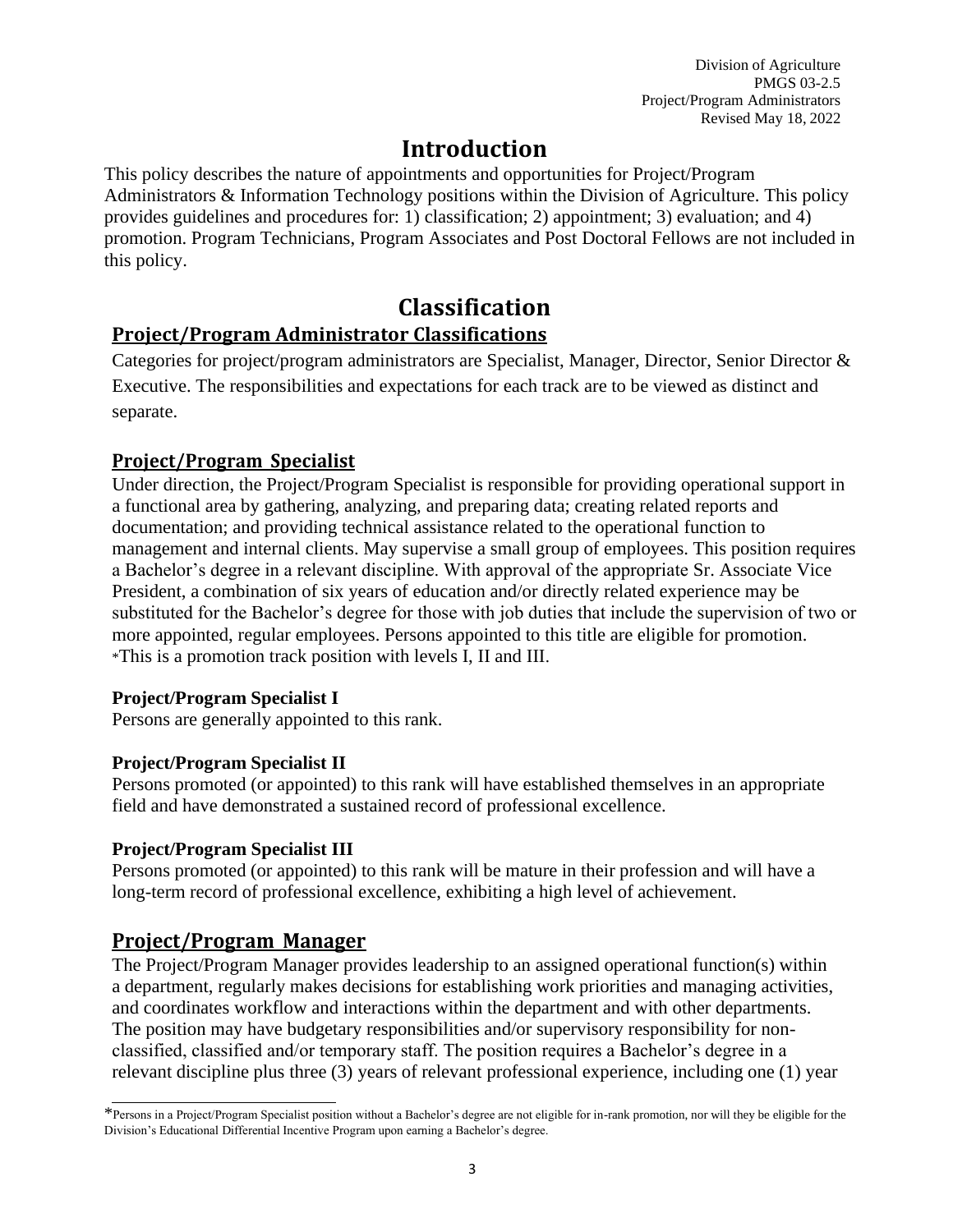in a supervisory or managerial capacity. The supervisory or managerial experience is required only if supervision is a duty of the position. Persons appointed to this title are eligible for promotion. This is a promotion track position with levels I, II and III.

#### **Project/Program Manager I**

Persons are generally appointed to this rank.

#### **Project/Program Manager II**

Persons promoted (or appointed) to this rank will have established themselves in an appropriate field and have demonstrated a sustained record of professional excellence.

#### **Project/Program Manager III**

Persons promoted (or appointed) to this rank will be mature in their profession and will have a long-term record of professional excellence, exhibiting a high level of achievement.

# **Project/Program Director**

The Project/Program Director provides functional management and administrative leadership to operations of an assigned unit or department as a director or assistant director. The position may have budgetary responsibilities and/or supervisory responsibility. The position requires a Master's degree in a relevant discipline plus four (4) years of relevant professional experience, including one (1) year in a supervisory or managerial capacity. A Bachelor's degree and pertinent professional licensure or four (4) years of directly related experience may be substituted for the Master's degree. Substitution for a Master's degree does not waive the other requirements, which are in addition to the substitution requirements. The supervisory or managerial experience is required only if supervision is a duty of the position. Persons appointed to this title are eligible for promotion.

\*\* This is a promotion track position with levels I, II and III.

#### **Project/Program Director I**

Persons are generally appointed to this rank.

#### **Project/Program Director II**

Persons promoted (or appointed) to this rank will have established themselves in an appropriate field and have demonstrated a sustained record of professional excellence.

#### **Project/Program Director III**

Persons promoted (or appointed) to this rank will be mature in their profession and will have a long-term record of professional excellence, exhibiting a high level of achievement.

# **Senior Project/Program Director**

The Senior Project/Program Director provides overall leadership and guidance to a support services department and functions as overall director of that department. This position has major responsibility for decisions and final results, with direct impact to the organization. This position

<sup>\*\*</sup>Persons in a Project/Program Director position without a Master's degree are not eligible for in-rank promotion, nor will theybe eligible for the Division's Educational Differential Incentive Program upon earning a Master's degree.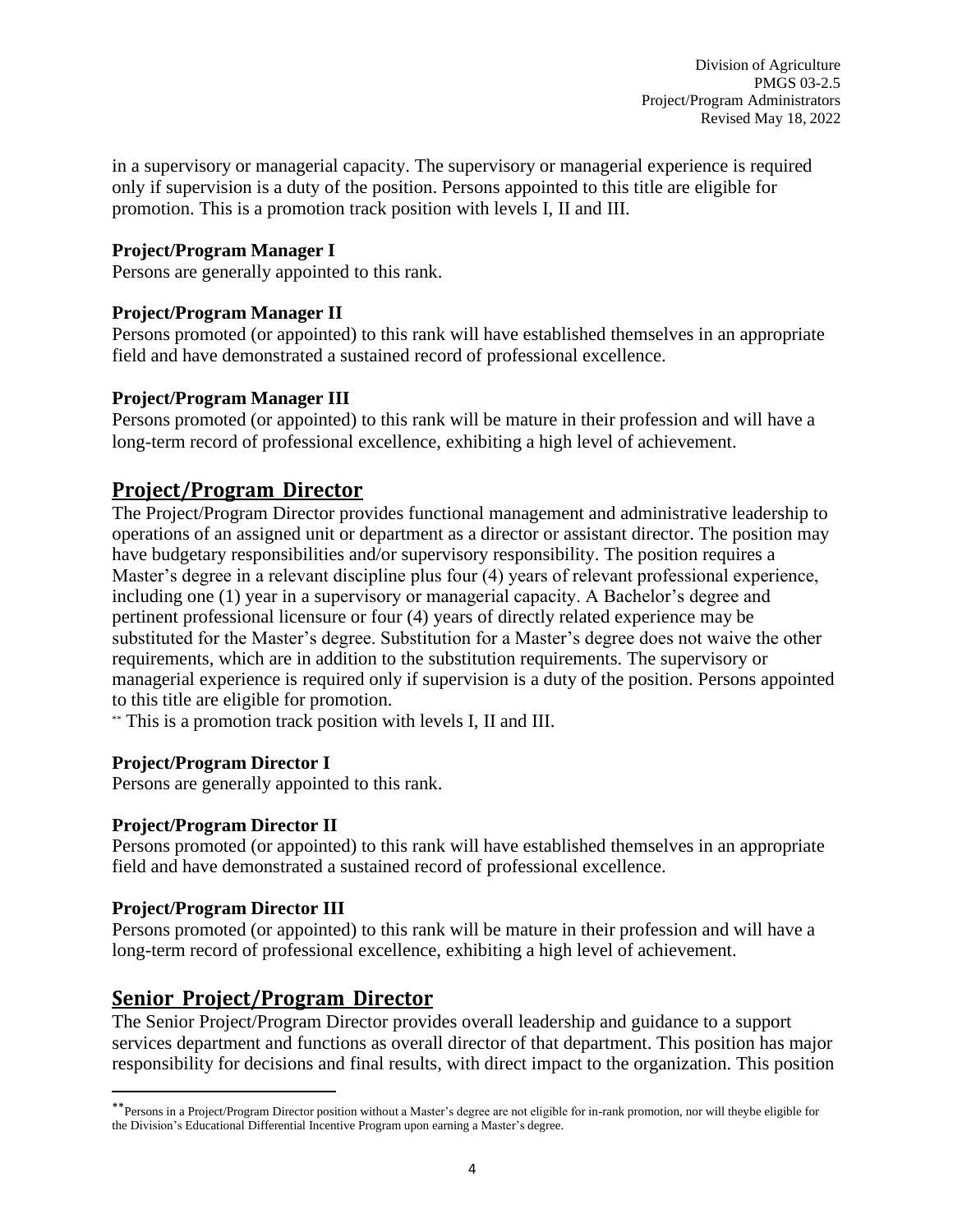requires a Master's degree in a relevant discipline plus seven (7) years of relevant professional experience, including two (2) years in a supervisory or managerial capacity. A Bachelor's degree and either a pertinent professional license or four (4) years of directly related experience may be substituted for the Master's degree. Substitution for a Master's degree does not waive the other requirements, which are in addition to the substitution requirements. Persons appointed to this title are not eligible for promotion.

# **Executive Project/Program Director**

The Executive Project/Program Director provides overall leadership and guidance to a support services department and functions as overall director of that department. This position has major responsibility for decisions and final results, with direct impact to the organization. This position requires a Master's degree in a relevant discipline plus ten (10) years of relevant professional experience, including four (4) years in a supervisory or managerial capacity. A Bachelor's degree and either a pertinent professional license or four (4) years of directly related experience may be substituted for the Master's degree. Substitution for a Master's degree does not waive the other requirements, which are in addition to the substitution requirements. Persons appointed to this title are not eligible for promotion.

# **Information Technology Classifications**

Categories for Information Technology positions are Computer Lab Technician, Network Analyst, Computer Operator, Computer Support Technician, Computer Support Analyst, Website Developer, Computer Support Specialist, Computer Support Coordinator, and Systems Analyst. The responsibilities and expectations for each track are to be viewed as distinct and separate.

# **Computer Lab Technician**

The Computer Lab Technician is responsible for assisting students by providing hardware and software support in a laboratory setting. The formal education equivalent of a high school diploma; plus the completion of technical training in computer science, data processing, or a related field, as might be acquired from a vocational, military, or industrial setting or related field; plus one year of computer or network support experience.

### **Computer Lab Technician I**

Persons are generally appointed to this rank.

### **Computer Lab Technician II**

Persons promoted (or appointed) to this rank will have established themselves in an appropriate field and have demonstrated a sustained record of professional excellence.

### **Computer Lab Technician III**

Persons promoted (or appointed) to this rank will be mature in their profession and will have a long-term record of professional excellence, exhibiting a high level of achievement.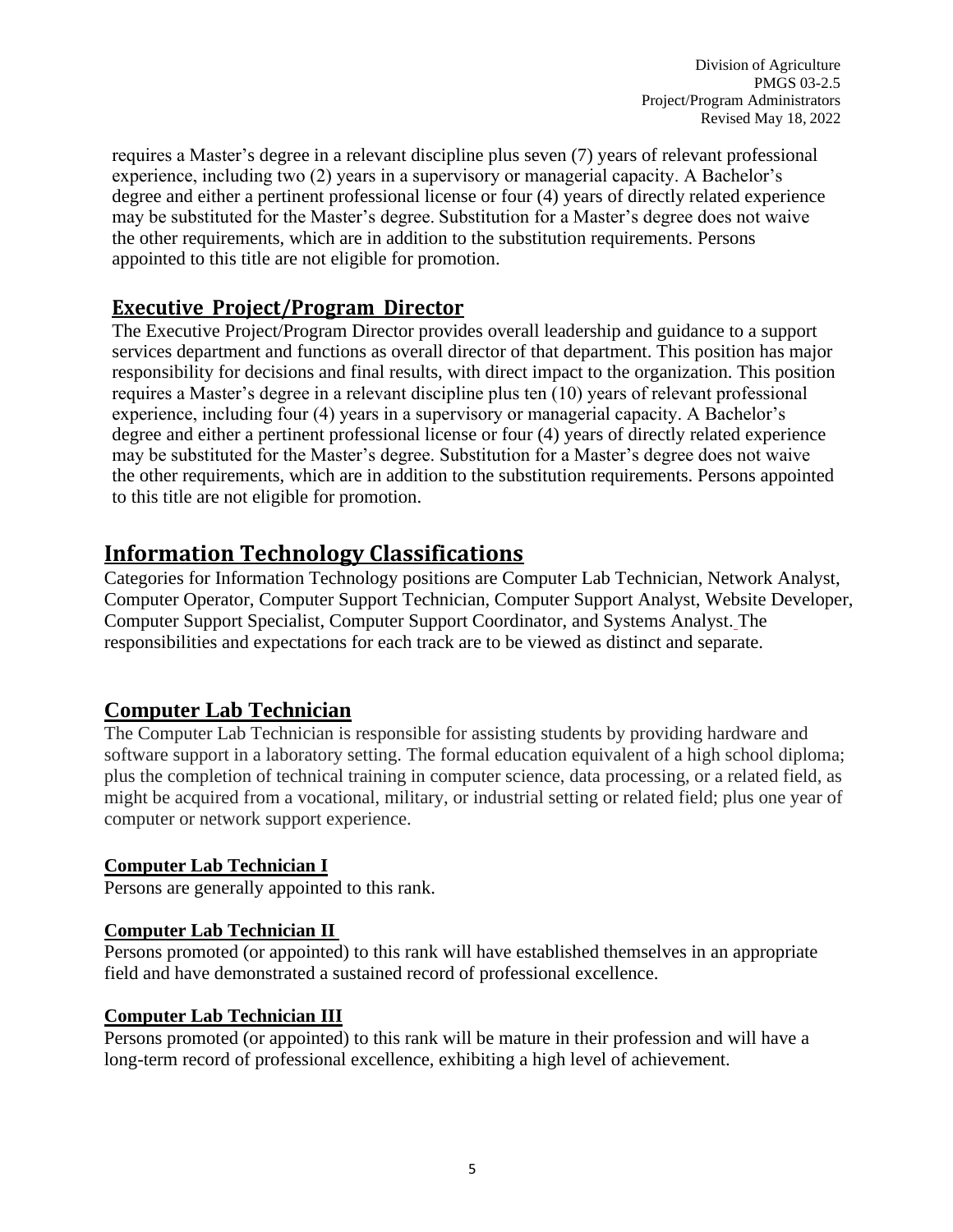# **Network Analyst**

The Network Analyst is responsible for maintaining and designing data, voice, video, and wireless networks, and providing additional level of maintenance support for network users. The formal education equivalent of an Associate's degree is required.

#### **Network Analyst I**

Persons are generally appointed to this rank.

#### **Network Analyst II**

Persons promoted (or appointed) to this rank will have established themselves in an appropriate field and have demonstrated a sustained record of professional excellence.

#### **Network Analyst III**

Persons promoted (or appointed) to this rank will be mature in their profession and will have a long-term record of professional excellence, exhibiting a high level of achievement.

# **Computer Operator**

The Computer Operator is responsible for monitoring and controlling electronic computer and peripheral electronic data processing equipment. The formal education equivalent of an Associate's degree is required.

#### **Computer Operator I**

Persons are generally appointed to this rank.

#### **Computer Operator II**

Persons promoted (or appointed) to this rank will have established themselves in an appropriate field and have demonstrated a sustained record of professional excellence.

#### **Computer Operator III**

Persons promoted (or appointed) to this rank will be mature in their profession and will have a long-term record of professional excellence, exhibiting a high level of achievement.

# **Computer Support Technician**

The Computer Support Technician is responsible for a wide range of activities related to computer support such as maintaining, analyzing, troubleshooting, and repairing hardware and software systems. The formal education equivalent of a Bachelor's degree is required.

### **Computer Support Technician I**

Persons are generally appointed to this rank.

### **Computer Support Technician II**

Persons promoted (or appointed) to this rank will have established themselves in an appropriate field and have demonstrated a sustained record of professional excellence.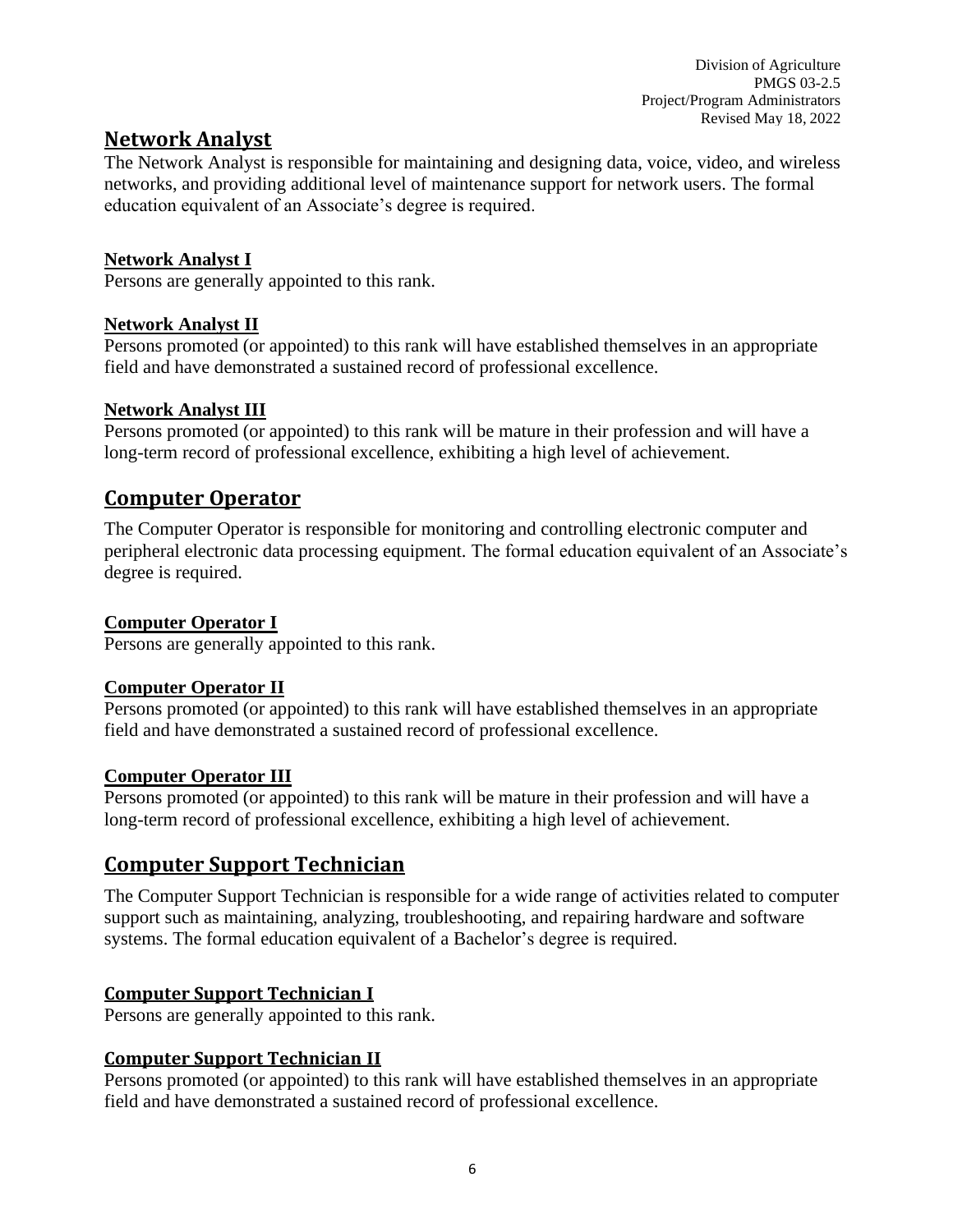#### **Computer Support Technician III**

Persons promoted (or appointed) to this rank will be mature in their profession and will have a long-term record of professional excellence, exhibiting a high level of achievement.

# **Computer Support Analyst**

The Computer Support Analyst is responsible for a wide range of activities related to computer support such as the maintenance and utilization of microcomputer and mainframe systems. The formal education equivalent of a Bachelor's degree is required.

#### **Computer Support Analyst I**

Persons are generally appointed to this rank.

#### **Computer Support Analyst II**

Persons promoted (or appointed) to this rank will have established themselves in an appropriate field and have demonstrated a sustained record of professional excellence.

#### **Computer Support Analyst III**

Persons promoted (or appointed) to this rank will be mature in their profession and will have a long-term record of professional excellence, exhibiting a high level of achievement.

# **Website Developer**

The Website Developer is responsible for designing and creating web site layouts and determining ways to easily navigate through each site. The formal education equivalent of a Bachelor's degree in computer science, mathematics, or related field; plus (2) two years of experience in computer programming and analysis or a related area.

#### **Website Developer I**

Persons are generally appointed to this rank.

#### **Website Developer II**

Persons promoted (or appointed) to this rank will have established themselves in an appropriate field and have demonstrated a sustained record of professional excellence.

#### **Website Developer III**

Persons promoted (or appointed) to this rank will be mature in their profession and will have a long-term record of professional excellence, exhibiting a high level of achievement.

# **Computer Support Specialist**

The Computer Support Specialist is responsible for a wide range of activities related to computer support such as the implementation, maintenance, and utilization of microcomputer and mainframe systems. The formal education equivalent of a Bachelor's degree is required.

#### **Computer Support Specialist I**

Persons are generally appointed to this rank.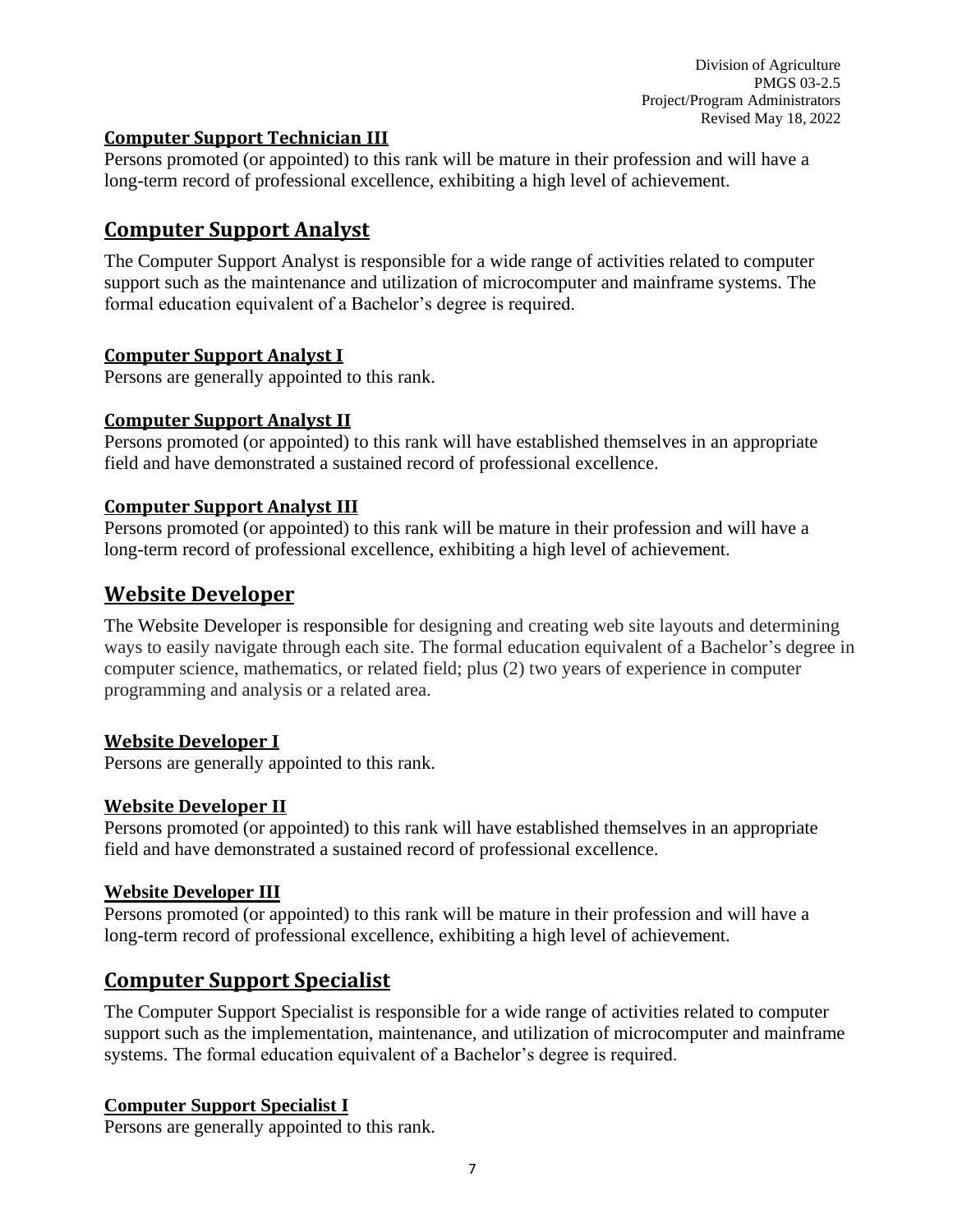#### **Computer Support Specialist II**

Persons promoted (or appointed) to this rank will have established themselves in an appropriate field and have demonstrated a sustained record of professional excellence.

#### **Computer Support Specialist III**

Persons promoted (or appointed) to this rank will be mature in their profession and will have a long-term record of professional excellence, exhibiting a high level of achievement.

# **Computer Support Coordinator**

The Computer Support Coordinator is responsible for a wide range of activities related to organizing individuals and projects involving computer support such as the development, implementation, maintenance, and utilization of microcomputer and mainframe systems. The formal education equivalent of a Bachelor's degree is required.

### **Computer Support Coordinator I**

Persons are generally appointed to this rank.

#### **Computer Support Coordinator II**

Persons promoted (or appointed) to this rank will have established themselves in an appropriate field and have demonstrated a sustained record of professional excellence.

#### **Computer Support Coordinator III**

Persons promoted (or appointed) to this rank will be mature in their profession and will have a long-term record of professional excellence, exhibiting a high level of achievement.

# **Systems Analyst**

The Systems Analyst is responsible for coordinating the design and/or modification of computer system process activities. The formal education equivalent of a Bachelor's degree with a major in computer science, mathematics, or related field; plus (4) four years of experience in computer programming or a related area, including one year in systems analysis.

#### **Systems Analyst I**

Persons are generally appointed to this rank.

#### **Systems Analyst II**

Persons promoted (or appointed) to this rank will have established themselves in an appropriate field and have demonstrated a sustained record of professional excellence.

#### **Systems Analyst III**

Persons promoted (or appointed) to this rank will be mature in their profession and will have a long-term record of professional excellence, exhibiting a high level of achievement.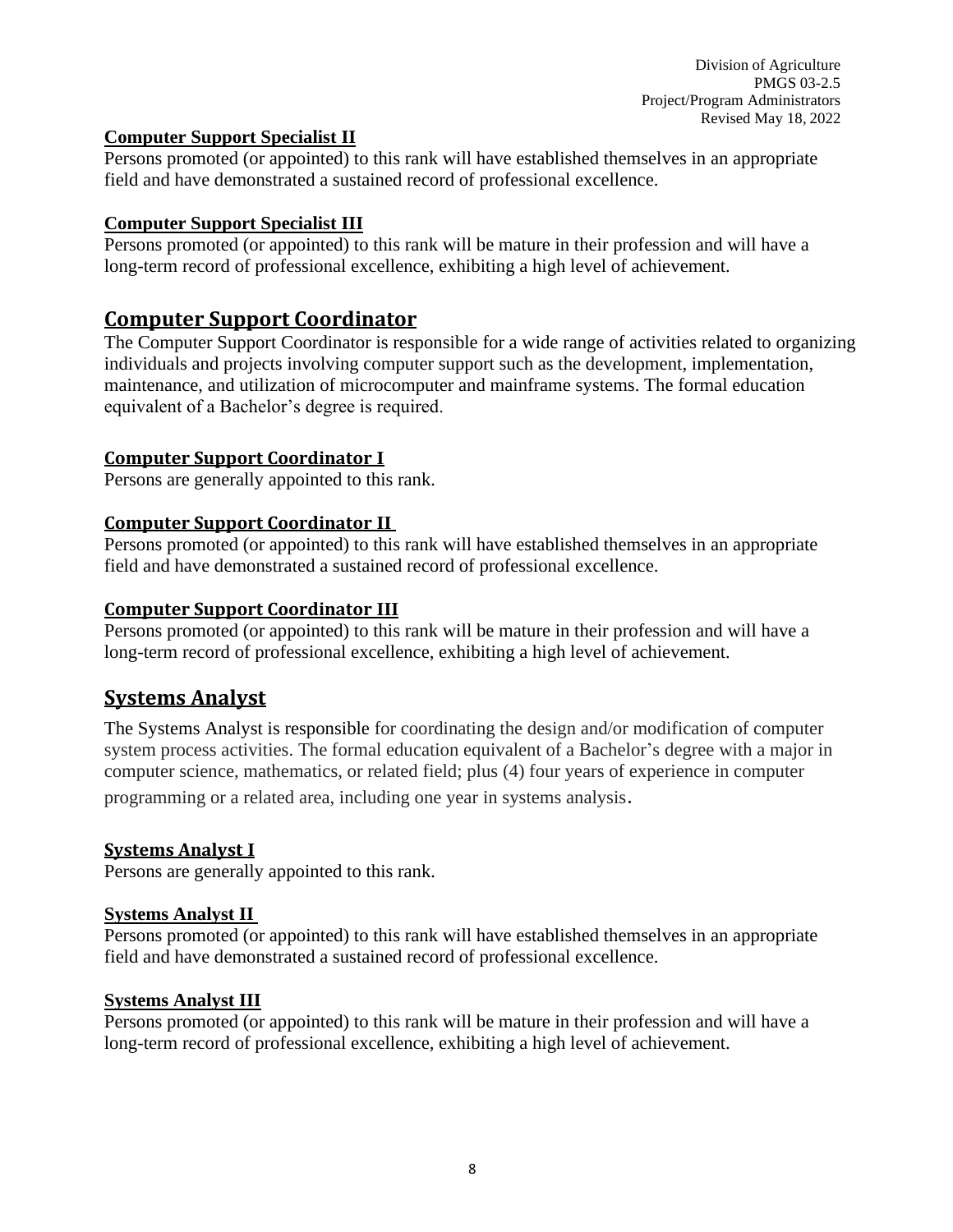# **Appointment**

A position will be developed in Workday prior to advertisement of a job requisition. Position announcements should specify that an appropriate title is used based on the anticipated job responsibilities. The selected candidate will be initially appointed at an appropriate rank. The rank along with the negotiated salary should be included in the letter of offer.

Starting salary shall be determined by the Department or Unit Head and approved by the Division Civil Rights Compliance Officer before an offer may be made. Starting salary will be based on qualifications, experience, market factors, and other recognized criteria. Starting salary cannot be based solely on amount of funding available. The Department or Unit Head is responsible for assuring compensation equity within the unit.

The following minimum salary for each position has been established:

#### **Project/Program Specialist**

Minimum starting salary: \$35,568 Line Item Title: Project/Program Specialist Internal Title: Project/Program Specialist I, II or III

#### **Project/Program Manager**

Minimum starting salary: \$35,568 Line Item Title: Project/Program Manager Internal Title: Project/Program Manager I, II or III

#### **Project/Program Director**

Minimum starting salary: \$45,000 Line Item Title: Project/Program Director Internal Title: Project/Program Director I, II or III

#### **Senior Project/Program Director\*\*\***

Minimum starting salary: \$65,000 Line Item Title: Senior Project/Program Director

#### **Executive Project/Program Director\*\*\*\***

Minimum starting salary: \$75,000 Line Item Title: Senior Project/Program Director

<sup>\*\*\*</sup>Persons in a Senior Project/Program Director position without a Master's degree are not eligible for the Division's Educational Differential Incentive Program upon earning a Master's degree.

<sup>\*\*\*\*</sup>Persons in an Executive Project/Program Director position without a Master's degree are not eligible for the Division's Educational Differential Incentive Program upon earning a Master's degree.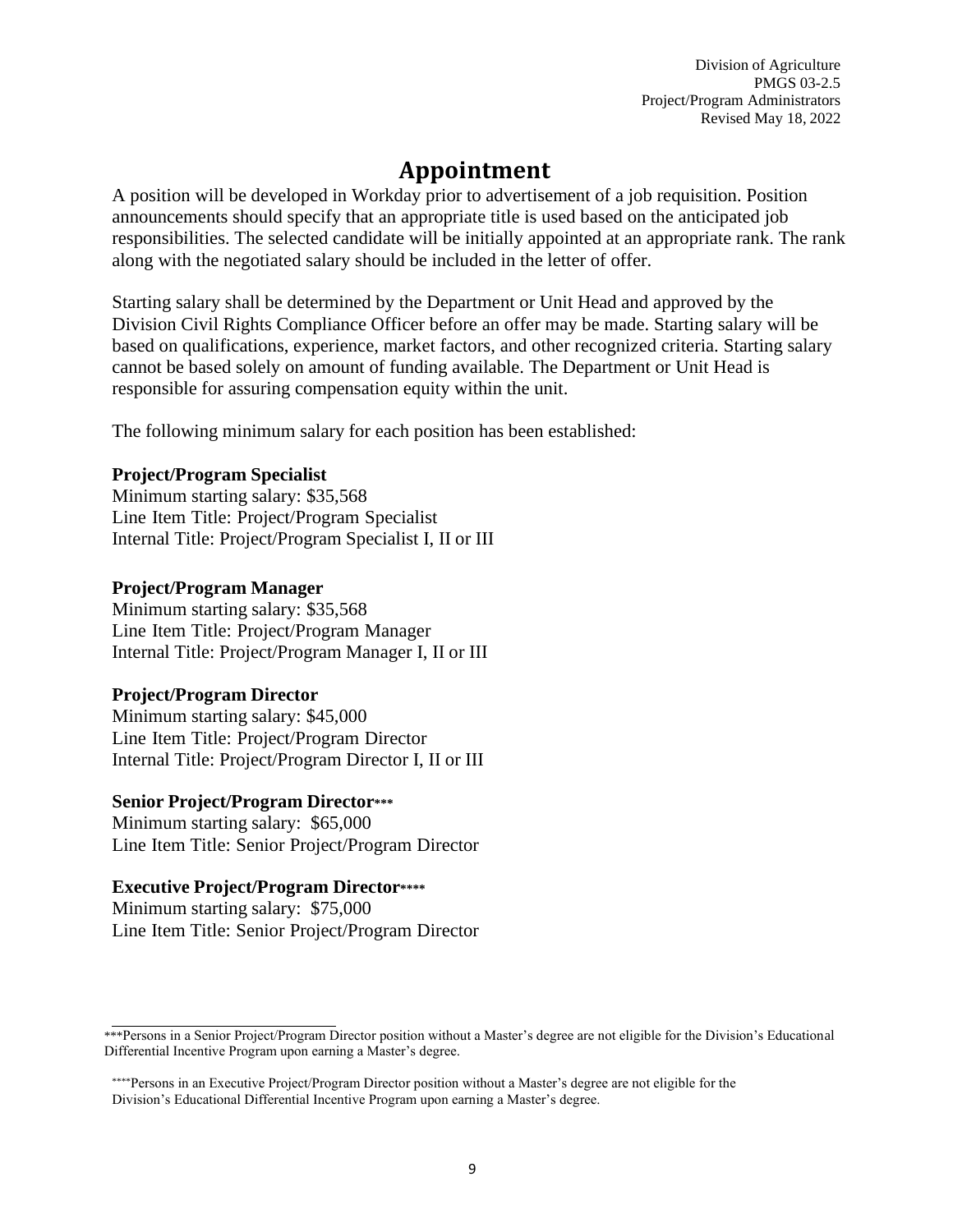**Computer Lab Technician**

Minimum starting salary: \$24,213 Line Item Title: Computer Lab Technician

#### **Network Analyst**

Minimum starting salary: \$28,415 Line Item Title: Network Analyst

#### **Computer Operator**

Minimum starting salary: \$28,415 Line Item Title: Computer Operator

#### **Computer Support Technician**

Minimum starting salary: \$29,836 Line Item Title: Computer Support Technician

#### **Computer Support Analyst**

Minimum starting salary: \$32,894 Line Item Title: Computer Support Analyst

#### **Website Developer**

Minimum starting salary: \$34,538 Line Item Title: Website Developer

#### **Computer Support Specialist**

Minimum starting salary: \$36,265 Line Item Title: Computer Support Specialist

#### **Computer Support Coordinator**

Minimum starting salary: \$39,983 Line Item Title: Computer Support Coordinator

#### **Systems Analyst**

Minimum starting salary: \$41,982 Line Item Title: Systems Analyst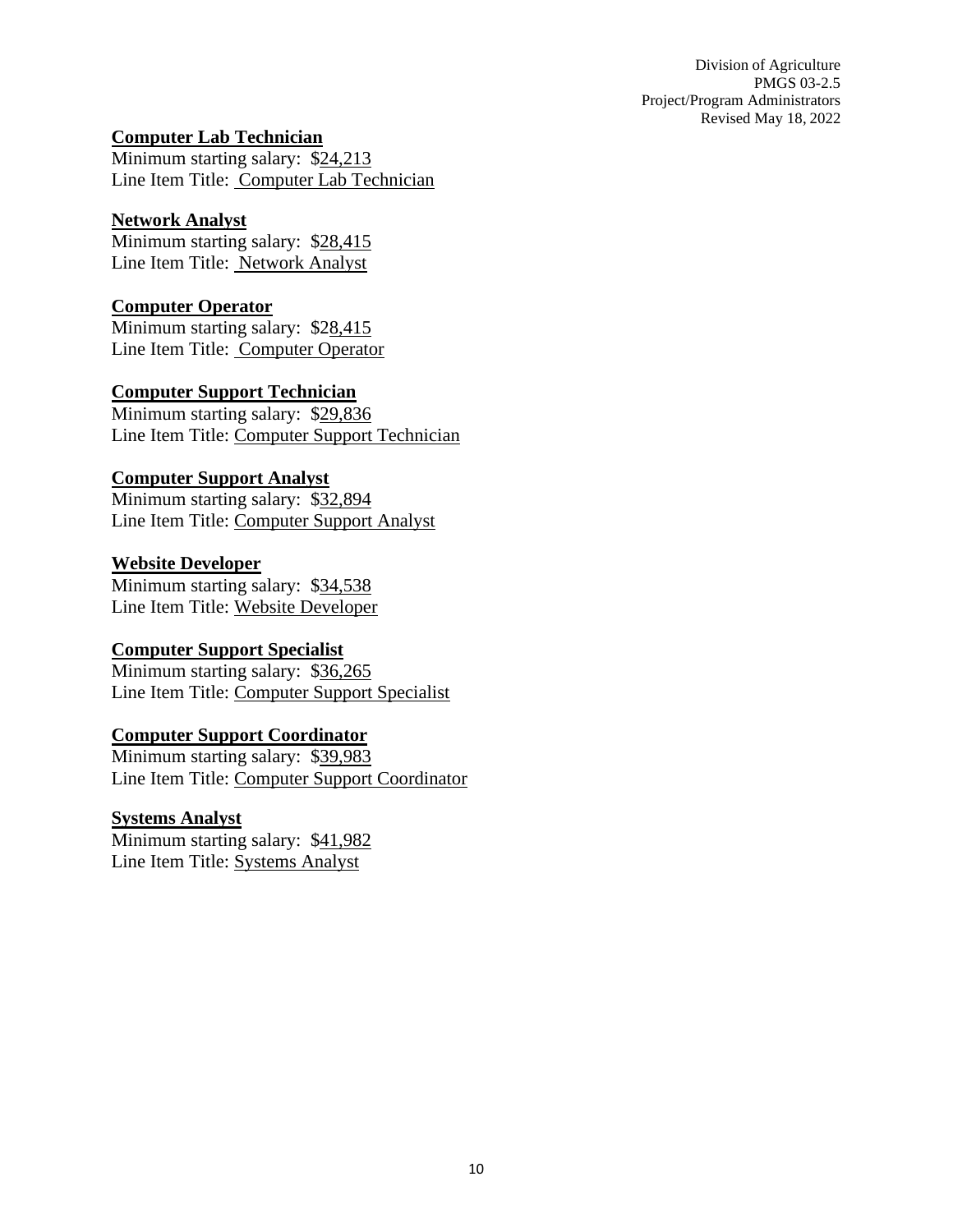# **Promotion**

Promotion should not be granted based solely on satisfactory performance or length of service but should reflect progressively higher competence and achievement. There is no fixed requirement for minimum years in rank before an employee can be promoted. However, it is difficult to demonstrate adequate progress in less than five complete years in rank. Applications for promotion prior to five years in rank will be regarded as early action and considered only for exceptionally strong and well-documented cases. Only full-time (100 percent-appointed) employees are eligible for promotion.

# **Promotion Application**

The evaluation for promotion shall be within the context of the position description and the stated expectations for Project/Program Administrator & Information Technology position tracks. An application will consist of:

- Promotion document (see sample provided);
- Signed evaluations from all years in current rank;
- Current job description;
- Any previous job descriptions while in current rank;
- Letter from the immediate supervisor;
- No more than three (3) additional letters of recommendation;
- No more than ten (10) examples of work accomplished.

The promotion application will cover the period since the initial appointment or the last promotion. The complete promotion application must be in PDF format. Hard copies will not be considered. An applicant may withdraw the application for promotion at any step of the process.

# **Project/Program Administrator & Information Technology Promotion Committee**

The Promotion Committee will be appointed by the Vice President for Agriculture and will consist of seven (7) members and two alternates. The chair will be appointed by the Vice President for Agriculture. The members will consist of five project/program administrators and two nontenure faculty. In even-numbered calendar years, the committee shall consist of four (4) CES employees and three (3) AES employees. In odd-numbered calendar years, the committee shall consist of four (4) AES employees and three (3) CES employees. Alternates should be one each from AES and CES. One representative from either the Division Affirmative Action Office or the AES and CES Human Resources units will train members on proper procedures, act as an advisor andattend the meeting as a non-voting member.

The alternates will serve in the absence of regular members or if a committee member is under consideration for promotion. An individual committee member will serve no longer than three years. Terms of the committee membership rotation plan will be staggered to ensure continuity. By accepting the assignment to a promotion review committee, members agree to attend the meeting. All promotion committee meetings must have 100% attendance and be interactive either in person or via distance technology with video capabilities. The committee will require a simple majority of "yes" votes. An "abstain" or "present" vote counts as a "no" vote.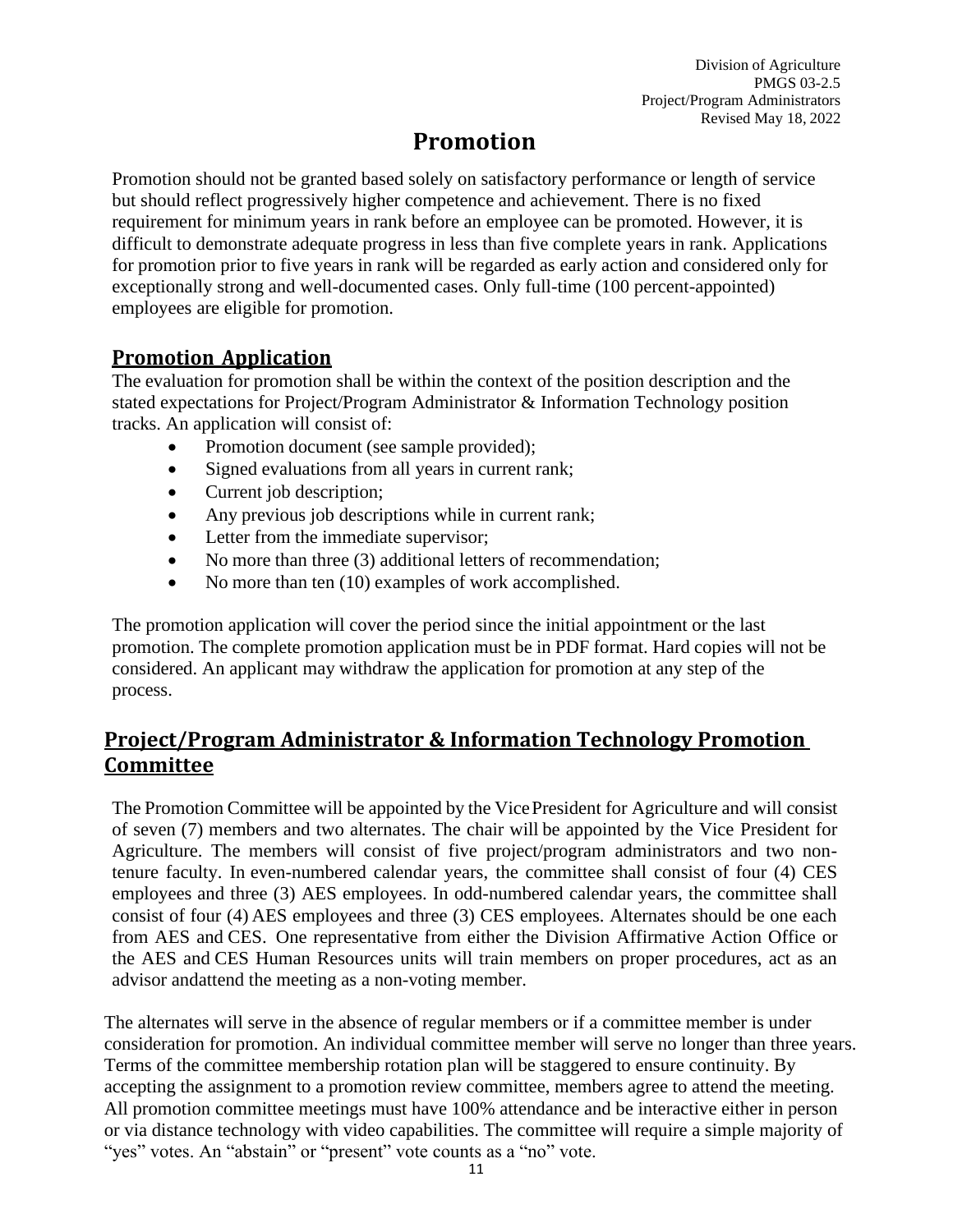# **Promotion Procedure and Timeline**

| <b>Date</b>                  | <b>Description</b>                                                                                                                                                                                                                                                                                                                                                                                                                                                 |
|------------------------------|--------------------------------------------------------------------------------------------------------------------------------------------------------------------------------------------------------------------------------------------------------------------------------------------------------------------------------------------------------------------------------------------------------------------------------------------------------------------|
| <b>August 1</b>              | Vice President solicits nominations for committee members from the Sr.<br>$\bullet$<br>AVPs (Research and Extension).<br>Sr. AVPs notify Unit Heads of the process timetable and promotion salary<br>٠<br>increase amounts.<br>Unit Head notifies project/program administrators in writing of the<br>٠<br>promotion review schedule, criteria, procedures and requirements.                                                                                       |
| <b>August 25</b>             | Vice President sends letters including directives to Promotion Committee<br>$\bullet$<br>members.<br>Vice President notifies Unit Heads of the name of the Committee Chair<br>only (not entire committee).                                                                                                                                                                                                                                                         |
| October 15                   | The applicant submits the promotion application (submitted electronically<br>$\bullet$<br>PDF) to the Unit Head.                                                                                                                                                                                                                                                                                                                                                   |
| November 15                  | The Unit Head forwards the promotion applications with written<br>$\bullet$<br>recommendation to the Promotion Committee Chair.                                                                                                                                                                                                                                                                                                                                    |
| November 15 to<br>January 15 | Promotion Committee meets to review applications.<br>$\bullet$<br>Committee Chair notifies the Unit Head and the appropriate Sr. AVP(s) of<br>$\bullet$<br>the committee's recommendation and rationale for or against promotion<br>and forwards all promotion applications. If applicants are jointly<br>appointed, copies will be sent to both Sr. AVPs.<br>If the committee does not recommend promotion, the Unit Head notifies<br>$\bullet$<br>the applicant. |
| January 15 to<br>February 15 | Respective Sr. AVP will review all promotion applications.<br>$\bullet$<br>Sr. AVP(s) will forward all promotion applications and the Sr. AVP's<br>٠<br>written recommendation to the Vice President.                                                                                                                                                                                                                                                              |
| Mid-March                    | Vice President sends promotion approval letters to successful applicants<br>$\bullet$<br>and regret letters to unsuccessful applicants.<br>Vice President sends promotion approval list to Sr. AVPs (Research and<br>$\bullet$<br>Extension) and to the Chief Human Resources Officer.                                                                                                                                                                             |
| July 1                       | Promotions approved by the Vice President become effective.<br>$\bullet$                                                                                                                                                                                                                                                                                                                                                                                           |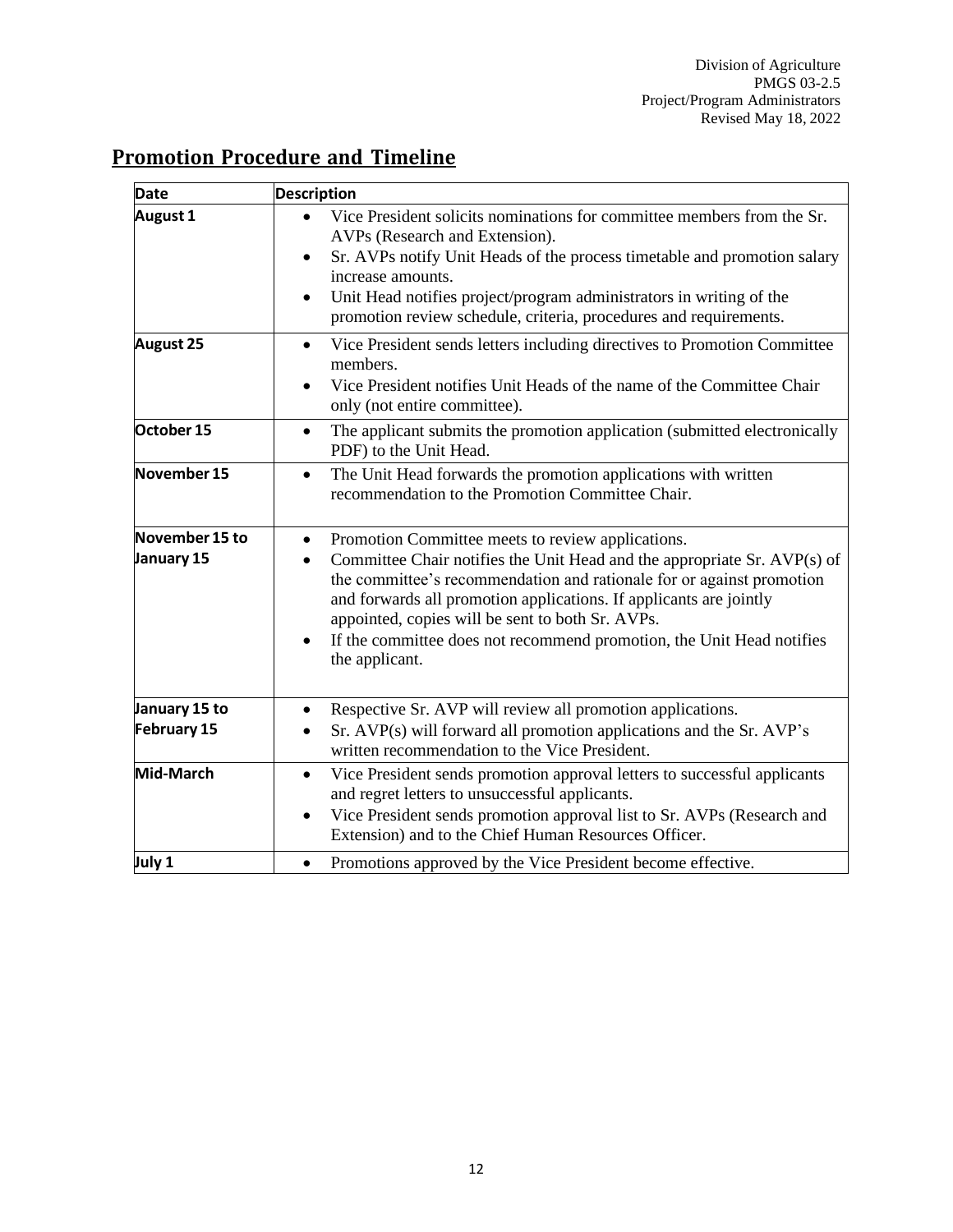#### **SAMPLE**

#### **University of Arkansas Division of Agriculture Promotion Document**

Name: Work Phone: Date:

Department: Present Title and Rank:

Date Present Rank Was Attained:

Supervisor's Name: Supervisor's Phone:

#### **I. Personal Information**

#### **A. Educational Record**

| Certification, Diploma, or<br>Degree | Institution | Date | Specialization |
|--------------------------------------|-------------|------|----------------|
|                                      |             |      |                |

#### **B. Employment Record within UA System**

| Institution, Department, Location Major Responsibility | Begin<br>Date | End<br>Date |
|--------------------------------------------------------|---------------|-------------|
|                                                        |               |             |

#### **II. Current Responsibilities**

#### **A. Current Position Description**

#### **B. Identify Substantial Changes in Responsibility while in present rank (if applicable)**

#### **III. Report of Accomplishments**

The promotion document should only contain accomplishments since the time of the last promotion, and it must be in the format indicated in this sample. Information should not be listed under more than one category. The material supplied should highlight those areas of achievement that particularly qualify the applicant for promotion.

#### **A. Activities (while in present rank)**

**1. Planning Objectives** - Includes work involved in planning with others to determine content, priorities, and emphasis of activities, projects or programs. This includes planning with faculty and staff committees and with other universities, agencies, or organizations.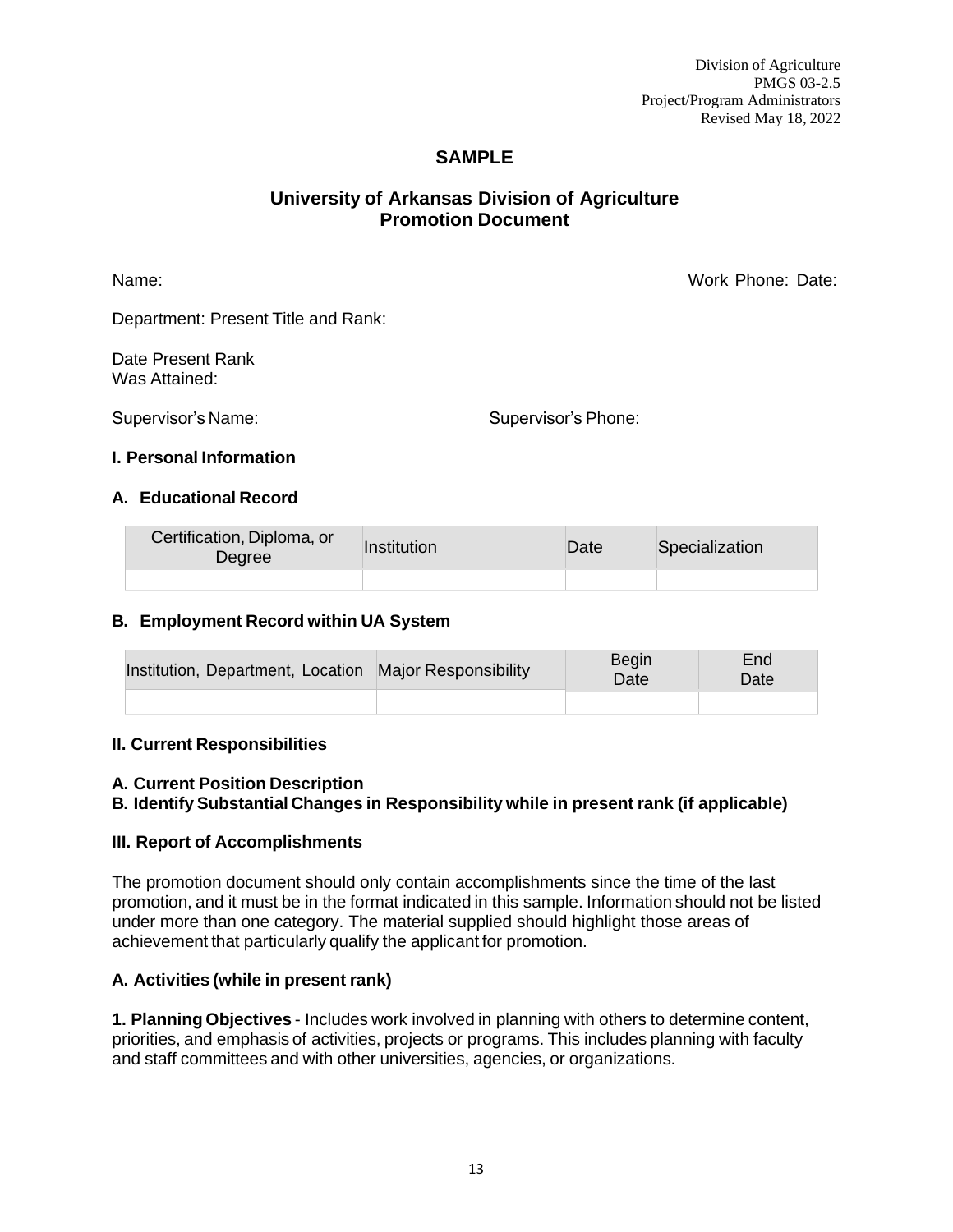**Examples:** Planned two alumni fund-raising events in 2020. Worked with administration, I.T., and business office representatives to plan implementation of Microsoft Office Product, June 2021. Worked with statewide universities and organizations to establish a compressed interactive video (CIV) user's network of sites throughout the state, 2021.

**2. Faculty and Staff Training/Assistance** - Includes educational activities conducted to train or assist personnel within the Division. Supporting materials (a maximum of 10) may be included as examples of work accomplished. Examples in excess of the maximum will not be considered and could adversely impact consideration for promotion.

**i. Individual or Group Training.** Educational activities conducted within the Division.

**Examples:** Conducted a content management system presentation for County Extension Agents at District Conferences, March 2021. Created content for training materials to be provided to department,2021. Provided training to faculty on use of the new Omni Update system, August 2021. Participated indevelopment of training materials for the Division's new publications management system, 2021.

**ii. Support Materials Developed.** Materials produced, including handouts, newsletters, courses, policies, technical guides, information sheets and presentations. Indicate whether the work was original, a major or minor revision, or an adaptation of another work. Each piece of material presented should clearly demonstrate the applicant's contribution in creating the piece or should be accompanied by an explanatory statement.

**Examples:** Created flyer for Sustainability Management speaker for summer session, April 2020. Created and conducted a CIV presentation on Family and Medical Leave policy and procedures (original presentation using existing policy materials), June 2020. Produced "Today's Garden" TV program on poinsettia plants (an original production created in collaboration with horticulture specialist), December 2021. Designed and published departmental newsletter, July 2021.

**iii. Innovations.** Creative activities that improve efficiency, add value or reduce costs.

**Examples:** Created an In-Service Training Management System that saved hundreds of work hours per year, improved delivery of training information and created a historical tracking system for employees (entirely original), December, 2018. Developed printer toner cartridge recycling program that reduced costs related to the purchase of new toner and was environmentally friendly, 2018. Developed new procedure for control of fixed assets, March 2020. Created an animated presentation to introduce the Divisionof Agriculture web site, May 2022.

**iv. Evaluation.** The efforts related to evaluation and reporting of the adoption, success and sustainability of activities (if applicable).

**Examples:** Analyzed needs of faculty and staff to develop a Word Level III training program that focused upon the formatting and management of large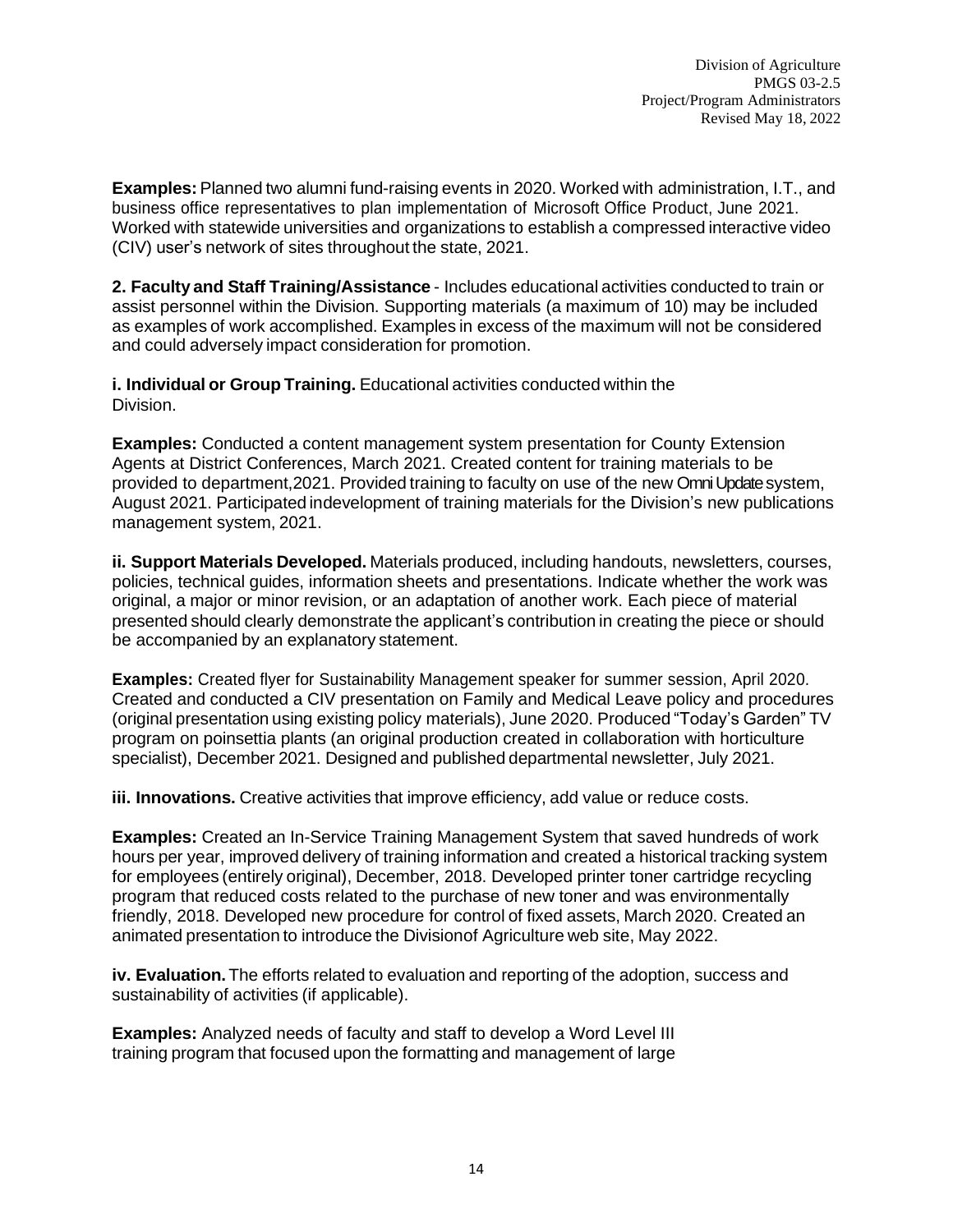documents, January 2018. Evaluated the process by which requests were submitted for purchase orders, implemented online requisitions and then refined the process with a simplified form, March2020.

**v. ExemplarySupport.** Day-to-day activities that contribute significantly to the welfare of the organization.

**Examples:** Protected all major file and application servers from viruses in fiscal year 2018, avoiding two major shutdowns that plagued other campuses and state agencies. Within a span of six months in 2019, assisted 53 employees by counseling and processing all paperwork related to early retirement applications. Created all the departmental web site artwork from 2020 through 2022.

**3. Funding or Materials** Secured in Support of Division Mission - Includes financial and/or material support secured for projects, programs or activities (e.g., funds, speakers, demonstrations, materials). Show estimated value, if appropriate.

**Examples:** Secured Arkansas State Senator as speaker at no charge for Classified Staff Training Conference, April 2019, for an estimated value of \$275. Secured use of a copy machine from City Business Machines during the 2019 State 4-H O- Rama for an estimated value of \$300. Developed a web-based DD50

Rice Management Program with a grant from the Rice Promotion Board for an estimated value of \$35,000, April 2020.

#### **B. Professionalism and Service (while in present rank)**

**1. Committee Service for AES, CES, Division, UA, or Others & Special Assignments** - Includes participation in activities that are in addition to defined job responsibilities. Indicate membership or leadership role for each entry.

**Examples:** University Diversity Committee, 2018-present (member) Catastrophic Leave Committee, 2010-2013 (member) University Corridor Task Force, 2006-present (CES Representative) Career Review Committee, 2020 (chair)

#### **2. Professional Development (include coursework and attendance at workshops or conferences not listed elsewhere)**

**Examples:** Advanced Taxation (3 credit hour course), UAF, Fall 2019. Microsoft Office Workshop, Little Rock, AR, July 2020. Public Relations Society of America Photo Workshop, Dallas, TX, March 2009. National Higher Education Technology Conference, Orlando, FL, June 2021.

**3. Honors and Awards Received** – Include date received and sponsoring organization.

| Honor or Award | Date | Sponsoring Organization |
|----------------|------|-------------------------|
|                |      |                         |